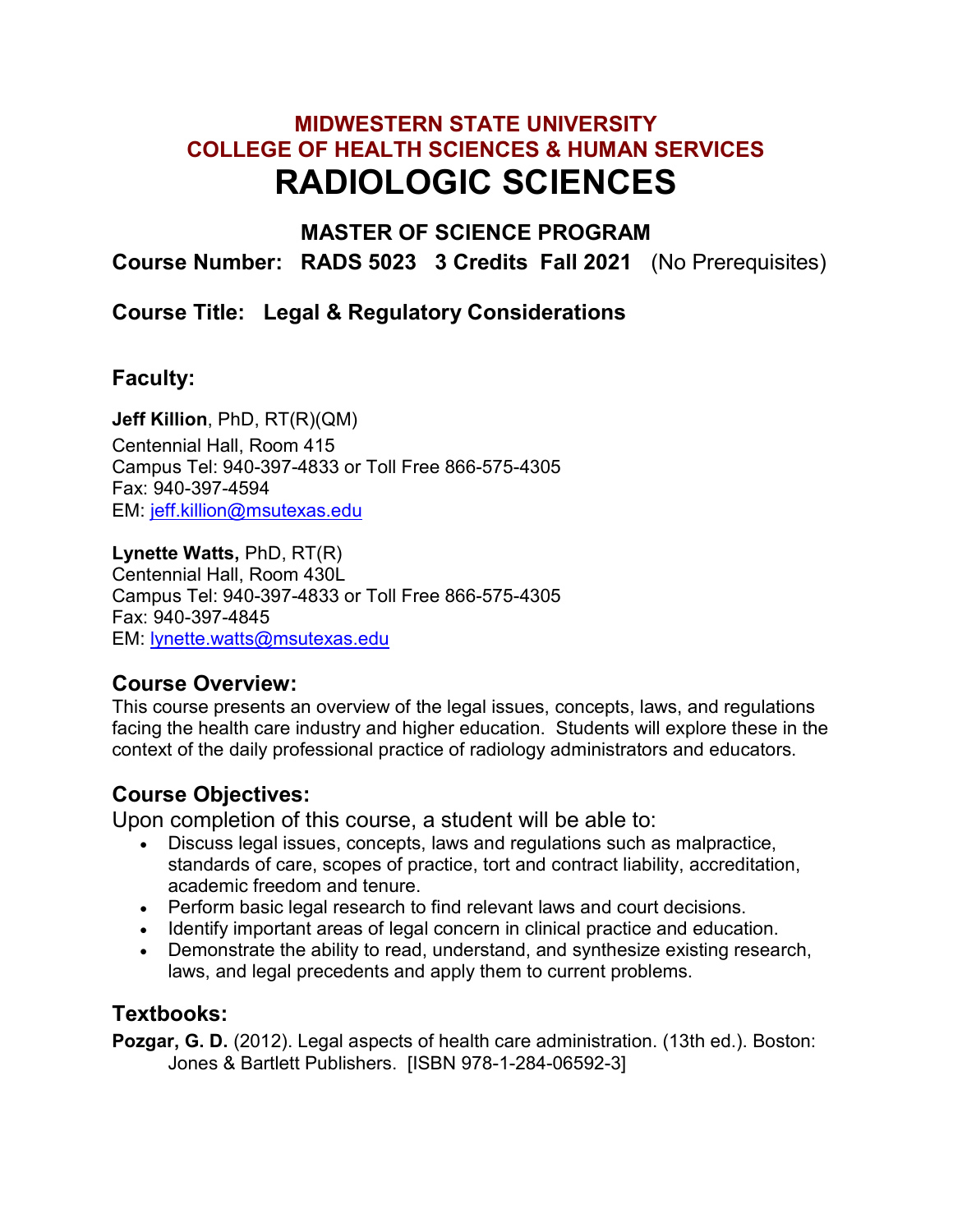- Students need to be familiar with chapters 2-5,7,11, and 19 prior to coming to the first weekend of class.
- American Psychological Association. (2020). Publication manual of the American Psychological Association. 7<sup>th</sup> ed. Washington, DC: Author. [ISBN:978-1-4338-3216-1]

#### Teaching Strategies:

Lecture/discussion, seminar group activities, independent reading assignments, group discussion, written assignments, case studies, and student presentations. For the fall semester, we will be on campus for our face-to-face meetings, and we will hold a *virtual* mid-semester check-in (please see the course schedule for the date and time).

#### Attendance:

Without exception, students MUST attend and participate in **both** graduate seminar weekends to receive credit for this course. We understand students have multiple responsibilities and may need to receive or make a phone call to address an urgent matter during class time; please make the instructors aware this may happen, and please return to the classroom as soon as possible.

#### Evaluation:

Expert Witness case study – 40% Electronic Discussion Board – 15% "Take Issue" Presentation – 30% Group Activities/Class Participation – 15%

#### Grade Scale

 $A = 100 - 90$  $B = 89 - 80$  $C = 79 - 70$  $D = 69 - 60$  $F = 59$  and below

#### Incompletes:

Incomplete grades are given only at the instructor's discretion and MUST be requested by the student. If the instructor grants the "Incomplete," the student has until ninety (90) days after the beginning of the next regular (long) semester to complete the course requirements. If the student does not complete the course requirements within the deadline, the grade of "Incomplete" will automatically convert into a grade of "F." Please note that incompletes are given only in an emergency or when there are extenuating circumstances. Refer to the Graduate Bulletin for additional details about receiving a grade of "Incomplete" in a course.

#### The last opportunity to drop this course with a grade of "W" is 4:00 pm October 25, 2021. Refer to the Graduate Bulletin for details about receiving a grade of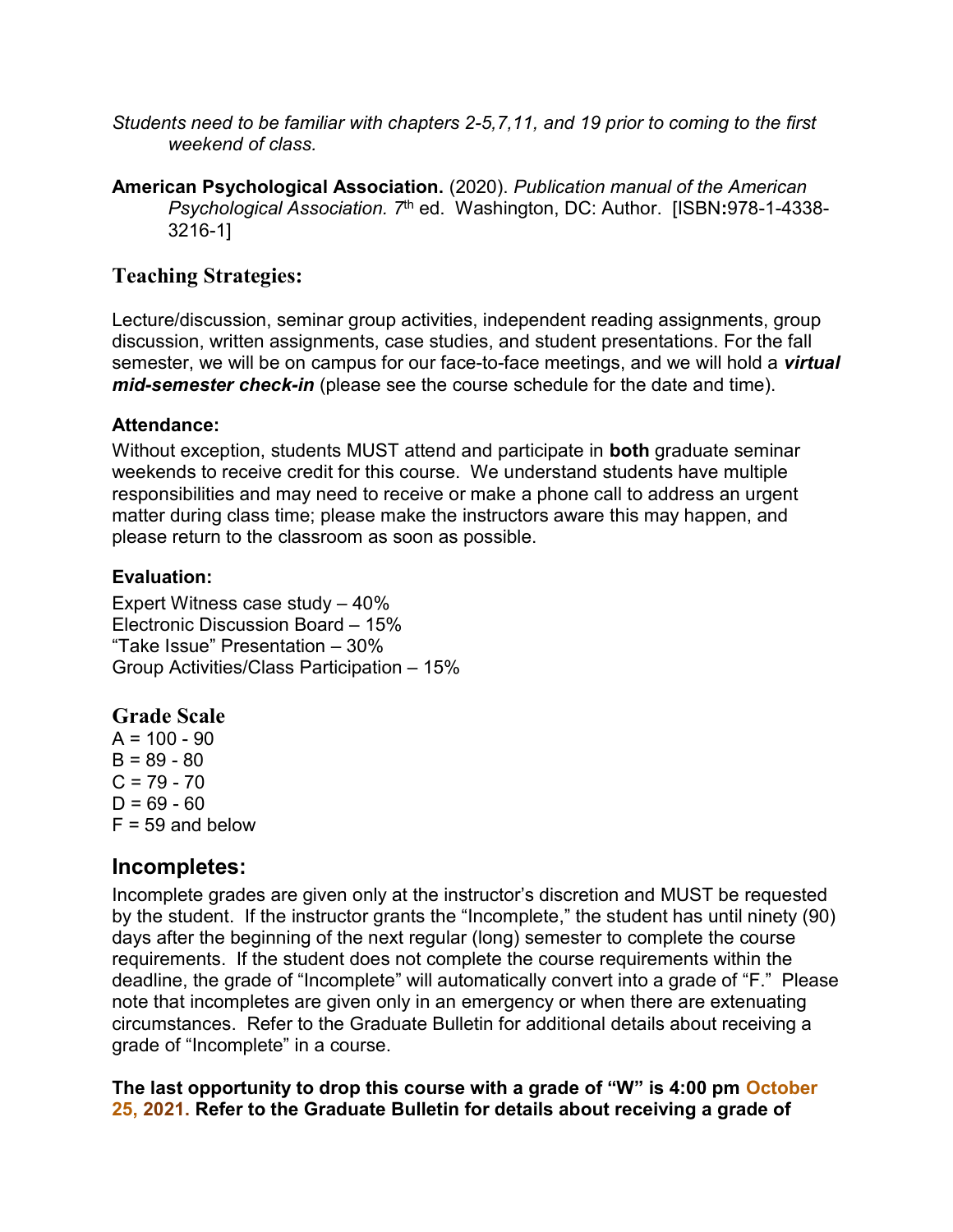"Incomplete" in a course. In an emergency or extenuating circumstance, a student may request a grade of "Incomplete" in a course before grades are submitted. If the instructor grants the "Incomplete," the student has until ninety (90) days after the beginning of the next long semester to complete the course requirements. If the student does not complete the course requirements within the deadline, the grade of "Incomplete" will automatically convert into a grade of  $"F."$ 

## CLASS ACTIVITIES AND ASSIGNMENTS

Any assignments submitted electronically as a Word document to the course dropbox should follow these guidelines: Times New Roman 12 point font

1" margins on all sides

Standard MSU Title Page

#### Late submission of assignments and quizzes:

All assignments and quizzes have due dates listed in the syllabus. Due dates are in place to keep students on target for the semester and allow for instructors to provide detailed, constructive feedback. Assignments/quizzes not turned in on time will result in a "0" being assessed for that assignment.

With that being said, instructors understand that students who are enrolled in the MSRS program tracks may be responsible for managing many employees/students and family matters. If you need any assistance regarding a deadline, you must contact the instructor(s) at least 2 days before the due date to discuss the issue. "After the fact" will not be accepted and will result in the "0" grade.

We also realize emergencies (death, severe illness, etc.) occur; students must contact the instructor as soon as possible to resolve any due date conflicts. Extensions will be decided on a case-by-case basis.

#### Expert Witness Case Study

For this assignment, students will review a case as an expert witness. A case will be introduced, and each student will review legal documents, answer questions, and formulate a report. This assignment will be in two parts (20% each). This assignment will be released on the course homepage (D2L).

Due dates are listed in the chart at the end of the syllabus

#### Electronic Discussion

Due: Throughout the semester on specific dates.

Each student must describe an ethical situation or legal issue you know about or are currently experiencing in your workplace; you will use your situation throughout the semester in the discussions, so find something you would like to "stick" with for the semester. You will have 4 original posts (the initial ethical or legal issue plus an original post for each of the three numbered modules) and 6 total responses to peers (you will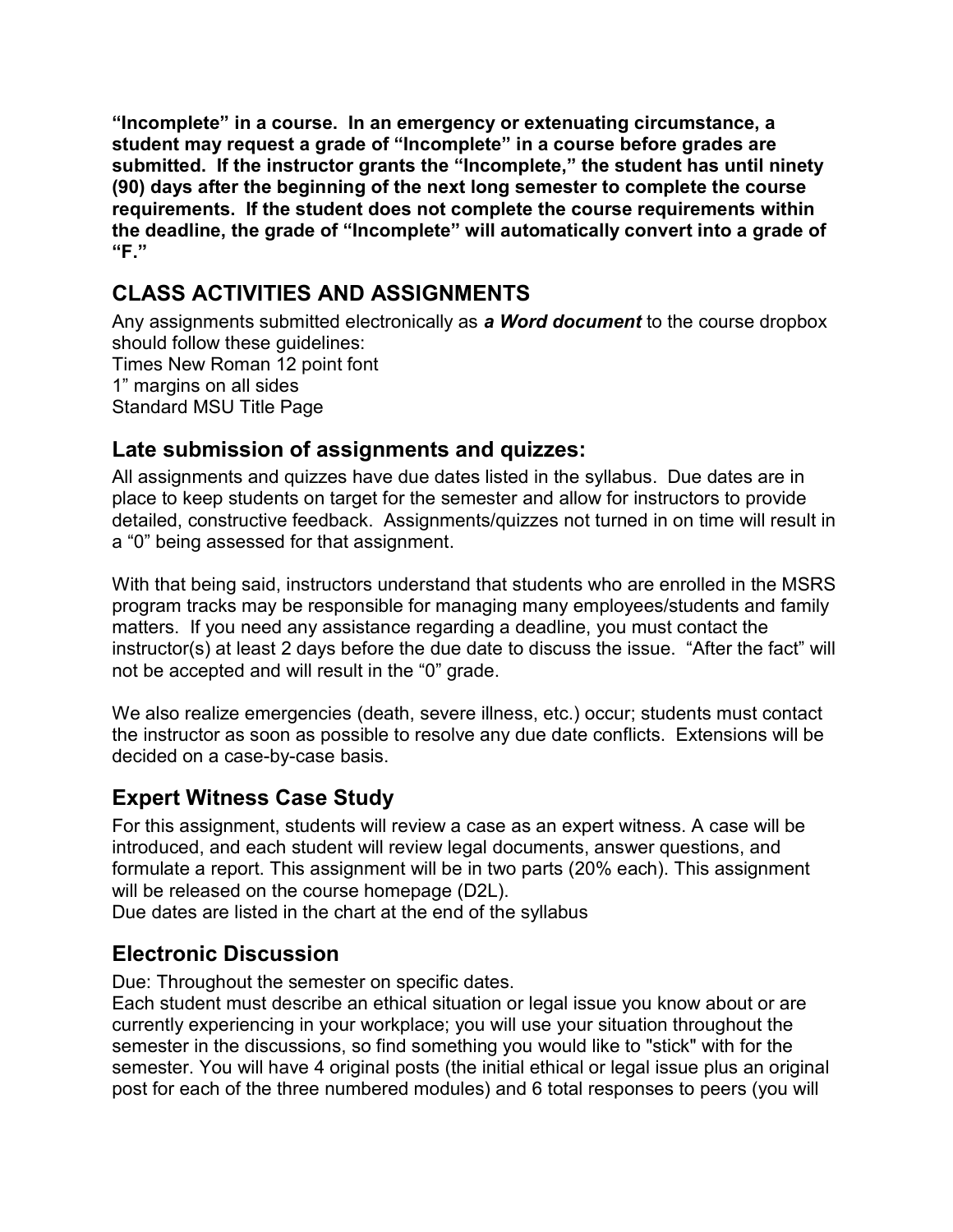respond to 2 peers for each of the numbered module discussions). Please note the chosen topic and Module 1 original posts are due on the same date (see the course schedule in the syllabus and in the discussion). However, it is possible to change topics if students are unable to link the textbook content to their chosen topic. Please contact the instructors for approval of the new topic.

(To make this discussion format work smoothly, students should become familiar with techniques to follow existing electronic discussion threads and to open new discussion threads using the D2L Discussion Tool.)

## "Take Issue" Presentation

Each student will develop and lead a presentation on his/her "Take Issue" topic. Each presentation (the student lecturing to the class) will be at least fifteen (15) minutes and not more than twenty (20) minutes in length. An additional 5 minutes after the conclusion of the presentation will be allotted for questions/answers. Presentations will occur during the second class weekend.

"Take Issue" topics must be related to legal issues affecting Education, Administration, or Clinical Practice (preferably in the student's current Radiologic Sciences workplace and preferably linked to one of the textbook chapters). Topics must be approved by the instructor (first come – first serve). See the chart at the end of the syllabus for due dates.

The presentation will include the following areas:

- . "Take Issue" Topic and Background: in this section, introduce the topic and provide textbook reference (if applicable) as well as all background information necessary to understand the situation at hand.
- Legal and Regulatory Implications: in this section, provide the legal/regulatory information regarding the topic such as laws related to the topic, punishment or fines for noncompliance, regulatory agencies involved (punishment or fines for noncompliance), etc.
- Personnel (not personal) Impact: in this section, describe the effects of compliance or noncompliance on professionals, patients, students, public, etc. who may be impacted by this issue.
- Financial Impact: in this section, discuss the monitory costs of compliance or noncompliance as well as annual costs to the healthcare, system, legal system, or educational system as applicable.
- Solutions: in this section, discuss the possible solutions to the issue and how each may be implemented. Include costs/benefit analysis of solutions and any legal or regulatory changes that may be needed.

## Students should avoid reading their presentations to the

**class.** Presentations should be informative AND interactive. Students may use PowerPoint, but they are not required to use PowerPoint. Students must incorporate a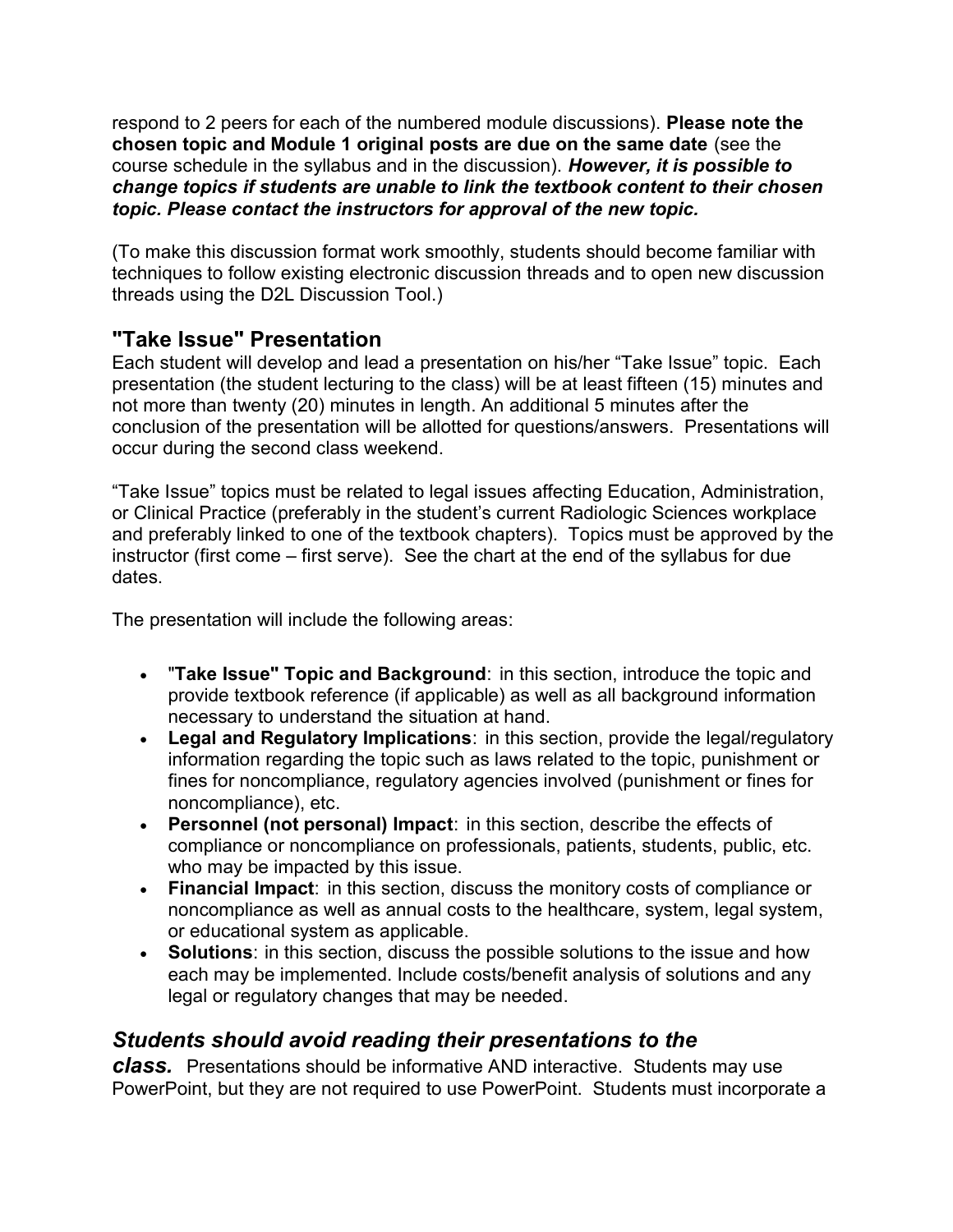group activity to reinforce their topic. Examples include: role-playing, before class assignments, audiovisual technology, handouts, games, competitions, and discussion. Students may provide classmates with preparatory reading materials before the class period if necessary. Students MUST upload their presentations to the discussion board as an attachment prior to their presentation in class.

## Group Activities & Class Participation

Each student is expected to prepare and to participate in class discussions and activities on each topic. The quality, relevancy, and consistency of each student's participation will be evaluated by the instructors according to the following factors:

- Verbal and nonverbal participation;
- Awareness of group dynamics and supportive behavior towards others encouraging discussion and clarifying issues;
- Evidence of familiarity with the issues involved in each topic scheduled for discussion;
- Contribution of relevant observations from personal, professional, and/or academic experiences

| Date                | Activities/Assignments                                                |
|---------------------|-----------------------------------------------------------------------|
| <b>August 21-22</b> | Group activities & First class participation                          |
| August 22           | Expert witness batch one released                                     |
| August 30           | <b>Ethical or Legal Topic Discussion board</b>                        |
| August 30           | Module 1 - Discussion Board - Original Post                           |
| September 6         | "Take Issue Topics Due (3 weeks)                                      |
| September 20        | Module 1 - Discussion Board - Peer                                    |
|                     | Response                                                              |
| September 27        | Module 2 - Discussion Board - Original Post                           |
| October 4           | Module 2- Discussion Board - Peer                                     |
|                     | Response                                                              |
| October 11          | Expert Witness Part One Due (8 weeks)                                 |
| October 11          | <b>Expert Witness Batch Two Released</b>                              |
| <b>October 14</b>   | Mid-semester check in via Zoom - 11:00                                |
| (Thursday)          | a.m.-1:00 p.m. CST                                                    |
| October 18          | Module 3 - Discussion Board - Original Post                           |
| October 25          | Module 3 - Discussion Board - Peer                                    |
|                     | Response                                                              |
| November 15         | Expert Witness Part Two Due (13 weeks)                                |
| November 20-21      | Second Class Participation & "Take Issue"<br>Presentations (13 weeks) |

Virtual mid-semester check in  $-11:00$  a.m.  $-1:00$  p.m. CST – October  $14<sup>th</sup>$ , 2021. The last day to withdraw with a grade of W is October  $25<sup>th</sup>$ , CST, 4:00 p.m.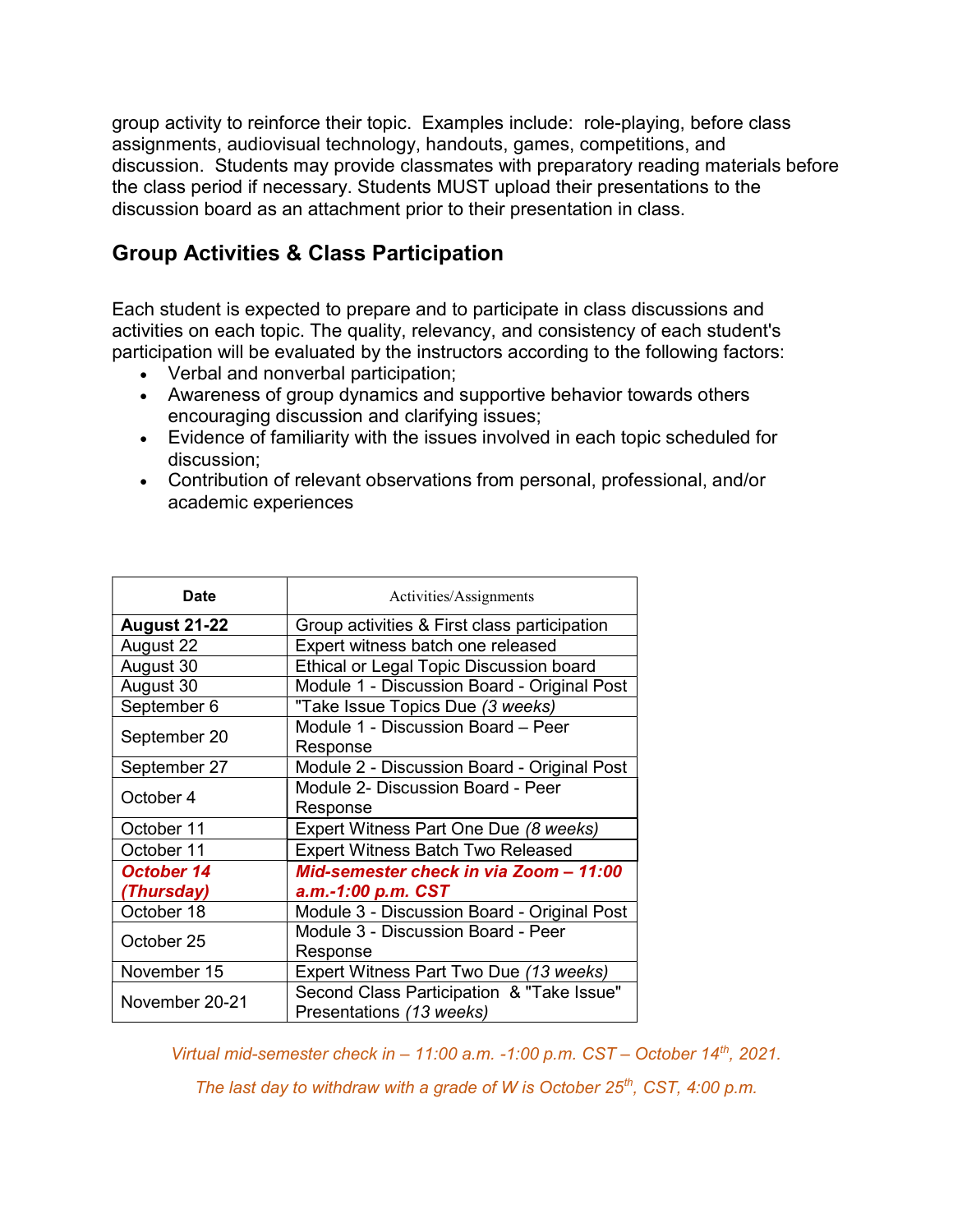# RADS 5023 Legal Topic Outline

#### Law sources in the United States

 Common law Constitutional/statutory law Administrative law Criminal law Civil law Case law Tort law

#### Government Organization

 Legislative branch Executive branch Judicial branch Administrative departments and agencies State court system Federal court system Ethics and the law

#### Tort Law

 Negligent and intentional torts **Negligence Malpractice**  Intentional Torts Products Liability Legal concerns in clinical practice and education

#### Laws and Regulations in Health care

 Standards of care Scopes of practice Contracts/contract liability

#### Tort Reform

 Mediation/Arbitration Structured awards Pretrial screening panel Collateral source rule Contingency fee limitations Frivolous claims Joint/Several liability No-fault claims Reducing risks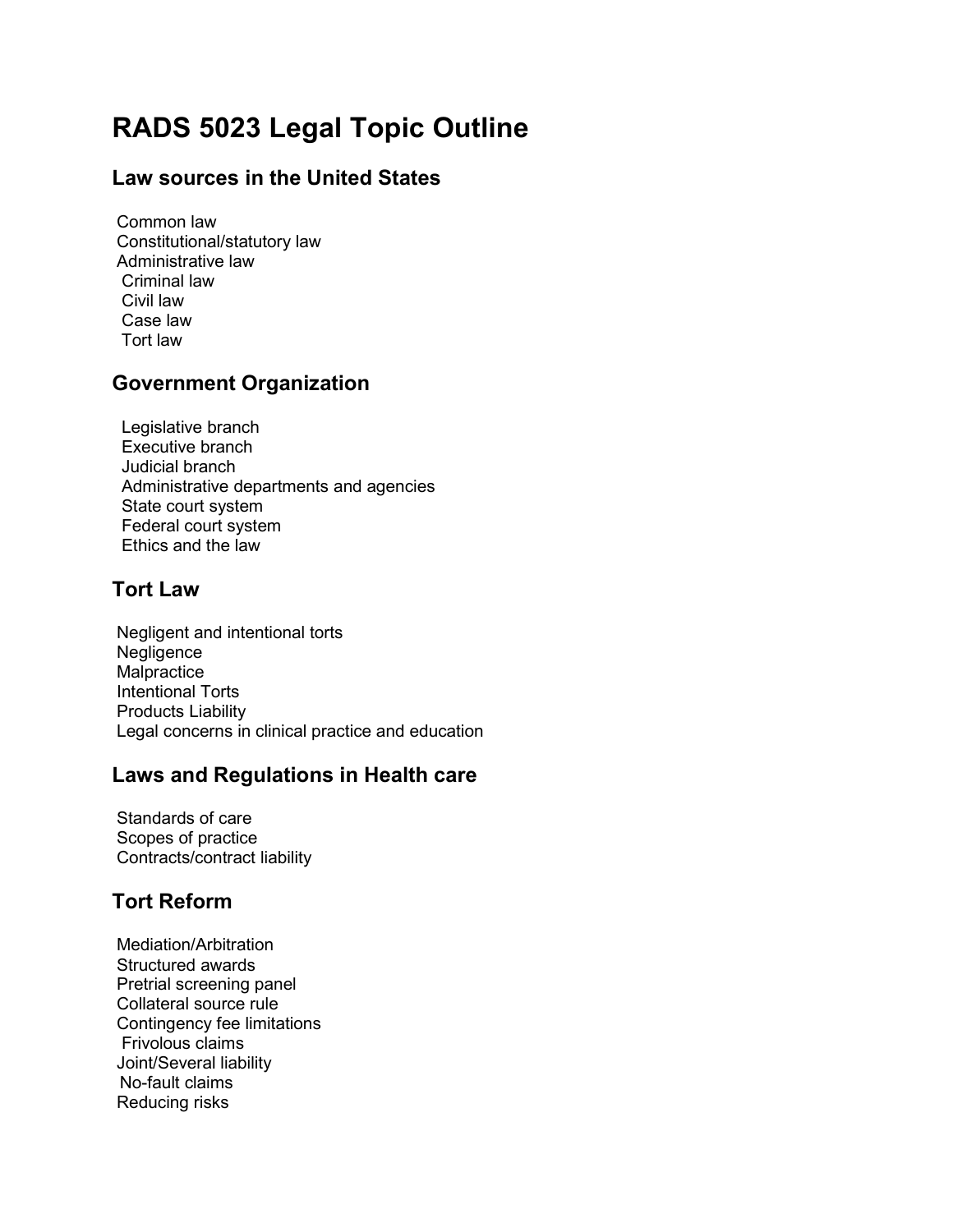#### Honor System:

RADS 5023 adheres to the MSU Code of Conduct. In particular, academic dishonesty, however small, creates a breach in academic integrity. A student's participation in this course comes with the expectation that his or her work will be completed in full observance of the MSU Code of Student Conduct. A student should consult the Student Handbook for answers to any questions about the code.

Many components of RADS 5023 are designed to be highly interactive with students helping each other learn. Students are encouraged to take full advantage of many resources available including Internet sites, handouts and module notebooks, other textbooks and journals, faculty, and peers. This interactive collegial learning environment is conducive for life-long learning.

Specific components of RADS 5023 are designed to represent the efforts of each student individually and are NOT to be shared. These components include the case summaries and paper. Students SHOULD NOT share their efforts in ANY WAY (including but not limited to discussion, electronic files, print copies, notes, etc). The only exception to this rule is during the final class presentations.

When students submit their efforts (paper and case summaries) for grading, they are attesting that they have abided by this rule.

By enrolling in this course, the student expressly grants MSU a "limited right" in all intellectual property created by the student for the purpose of this course. The "limited right" shall include but shall not be limited to the right to reproduce the student's work product in order to verify originality and authenticity, and for educational purposes.

#### Concealed Carry:

Senate Bill 11 passed by the 84th Texas Legislature allows licensed handgun holders to carry concealed handguns on campus, effective August 1, 2016. Areas excluded from concealed carry are appropriately marked, in accordance with state law. For more information regarding campus carry, please refer to the University's webpage at Midwestern State University Campus Carry Rules and Policies

#### Special needs:

In accordance with Section 504 of the Federal Rehabilitation Act of 1973 and the Americans with Disabilities Act of 1990, Midwestern State University endeavors to make reasonable adjustments in its policies, practices, services, and facilities to ensure equal opportunity for qualified persons with disabilities to participate in all educational programs and activities.

The Office of Disability Services (ODS) provides information and assistance, arranges accommodations, and serves as a liaison for students, instructors, and staff. The ODS has assistive devices such as books on tape, recorders, and adaptive software which